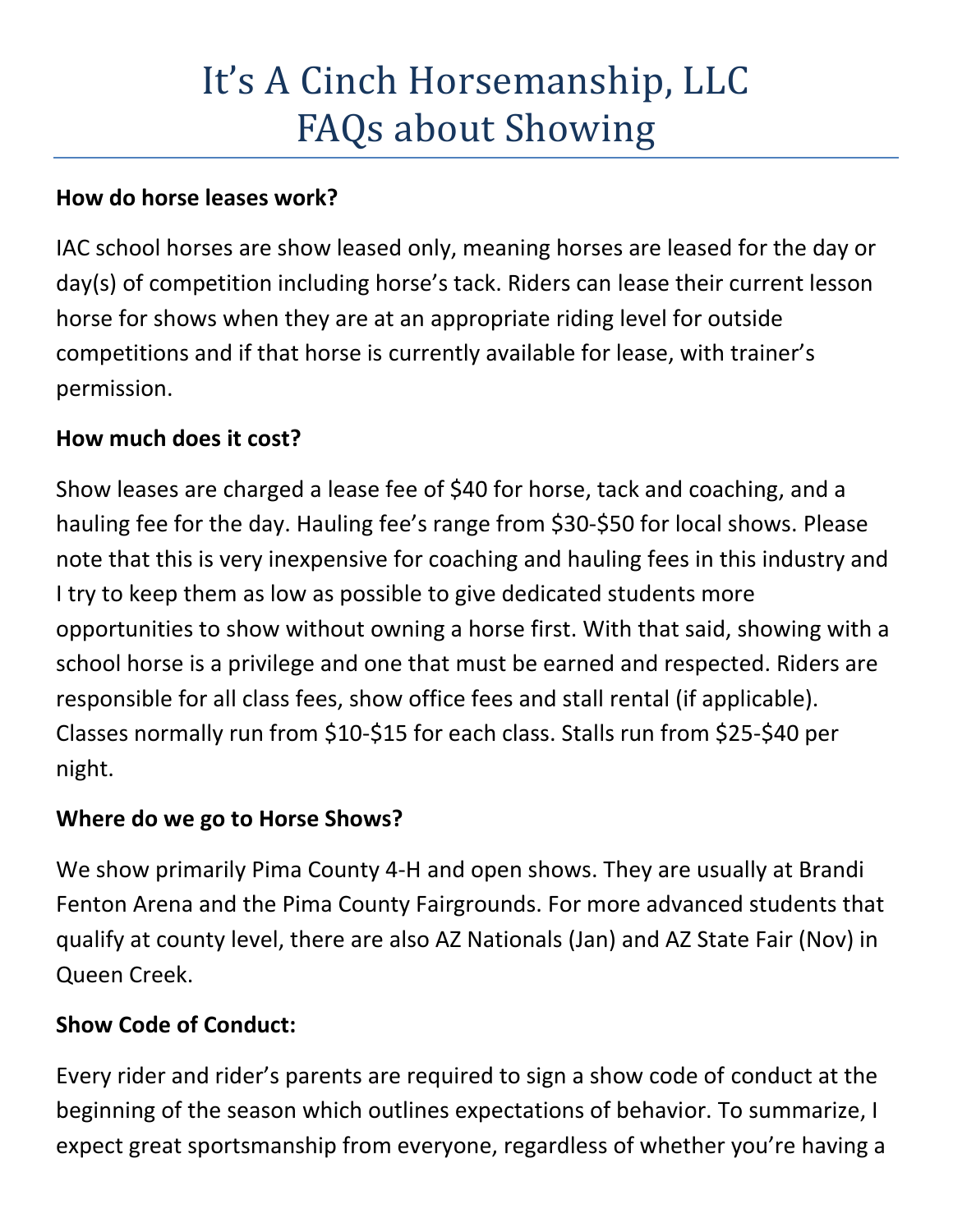great show or a terrible day. If you're whining and crying with a bad attitude I will send you home, no one wants to be around *that* kid. ;)

## **What equipment do I need to purchase**?

All riders showing need to have their own grooming supplies for shows. Riders also need appropriate attire for their chosen discipline(s). Lists of grooming supplies and required show attire are available on our website [\(www.itsacinchhorsemanship.com/showing\)](http://www.itsacinchhorsemanship.com/showing) or by request.

#### **When am I ready to show?**

Riders must be riding at least 2x per week to be eligible for any off-site competitions or events with a school horse. More riding and practice time will be needed if planning to do more advanced riding and shows. Since our main avenue of competition is 4-H, riders need to not only be at an appropriate riding level, but should also be able to care for and tack their horses completely independently. There is no parental or adult help allowed at a 4-H show, and if an adult is caught helping you will be disqualified. Before going to an away show you should be able to; load and unload your horse from the trailer, tie your horse securely, lunge a horse safely, be able to space your horse in a crowded arena, saddle and bridle, check and adjust your tack, be able to remain calm if your horse is nervous or upset, remember to give your horse water between classes and be able to remember basic show procedures such as checking in at the show office and with your gate person.

## **When you're ready to show:**

For interested students, you will be offered the opportunity to join our show team once I think you're ready to haul out to shows.

## **What if I want to go to shows and you don't think I'm ready?**

Trainer's decision is FINAL to show on stable owned horses.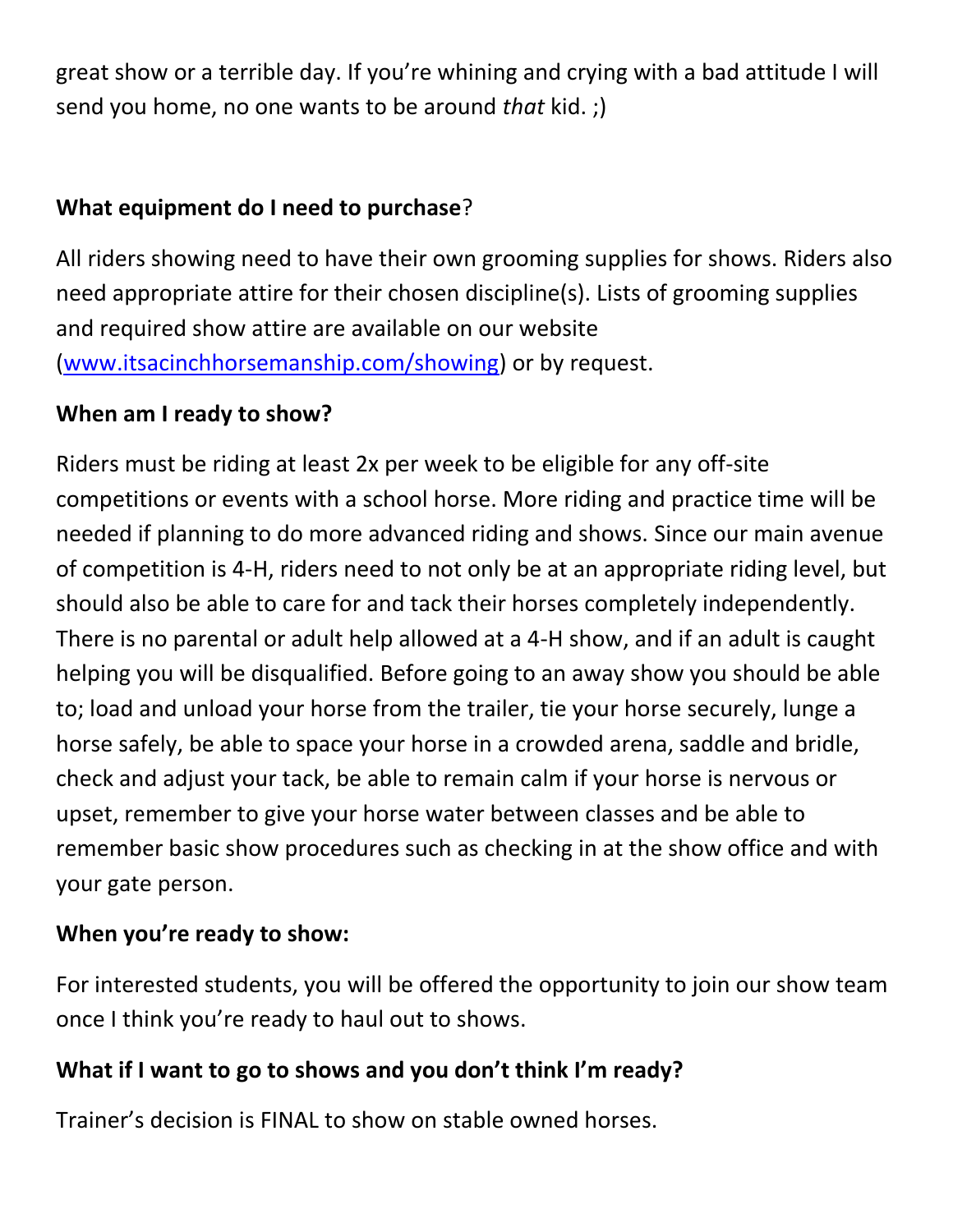## **How do I get ready for showing?**

So glad you asked… Join 4-H! In addition to lessons, 4-H will prepare you for all of the extra things you'll need to know to be a well-rounded horse person. Come to shows and help out and watch. Participate in team grooming. Do horse handling tests for 4-H with your horse and see how they are in a different environment besides home. Show at our in-house practice shows!

## **Do I need to lease a horse for the practice shows?**

Nope! They are open to everyone regardless of skill level so that you can learn and compete in a safe environment, and you'll get ribbons!

**When are practice shows and where are they held?** In-house shows are held at It's A Cinch Horsemanship in both spring and fall. We hold a spring show in March and a Halloween costume show in October.

## **I'm new to showing this year, what do I need to know? (This is for the kids that have done a few practice shows and are moving to the bigger stuff.)**

- 1. Prep for shows: Horses need to be prepped for away shows. 1-2 weeks before a show horses are clipped (bridle path, legs, ears, whiskers), and then they are touched up the night before. Horses are bathed the day before a show and then banded or braided depending on discipline. Tack gets cleaned and packed in the trailer as well as feed and supplies needed. Show prep days can take a long time so please prepare accordingly and give yourself enough time to finish.
- 2. Disciplines: We show mainly English and/or Western starting out as they are easier for beginner riders. We also show in Ranch Horse, Gymkhana and Jumping. Jumpers need to be able to pass 4-H jump qualifying before jumping. I currently only allow novice level competition (cross rails) on school horses because jumping is A LOT of wear and tear on a horse's joints. Riders are encouraged to move on to a Hunter/Jumper barn to pursue more advanced jumping. \*Also note that most